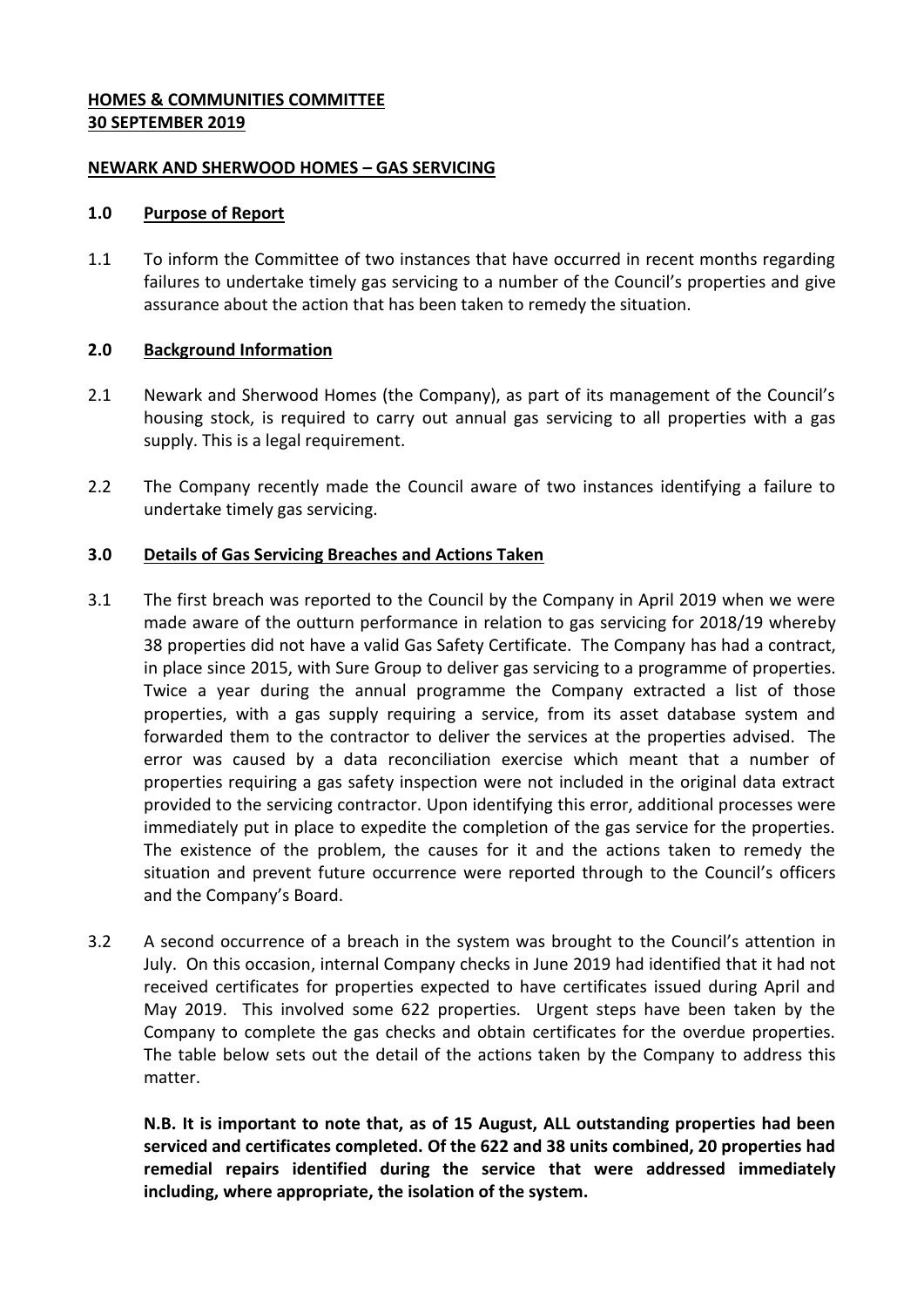| <b>Action</b>  |                                             | <b>Status</b>                                                                   |
|----------------|---------------------------------------------|---------------------------------------------------------------------------------|
| $\mathbf{1}$   | specific,<br>New,<br>experienced            | Completed - all 622 properties identified without a                             |
|                | staff put in place to manage                | gas certificate, inspected and certificated by 15                               |
|                | missed<br>the<br>services<br>and            | <b>August 2019.</b>                                                             |
|                | ongoing programme.                          |                                                                                 |
| $\overline{2}$ | Formal<br>management                        | Completed and submitted to Company's Board for                                  |
|                | investigation undertaken to                 | consideration.                                                                  |
|                | identify, and<br>address<br>any             |                                                                                 |
|                | issues,<br>processes<br><b>or</b>           |                                                                                 |
|                | procedures requiring change                 |                                                                                 |
|                | to ensure future compliance                 |                                                                                 |
|                | and eliminate risk of future of             |                                                                                 |
|                | breach occurrence.                          |                                                                                 |
| $\overline{3}$ | Identify and<br>address<br>any              | Contractor advised of areas of failure.                                         |
|                | contractor failure and actions              | Legal advice sought on possible damages following                               |
|                | concerning any breach.                      | breach of contract.                                                             |
| 4              | Commissioning<br>of<br>an                   | Review completed. Recommendations accepted                                      |
|                | independent expert to review                | actions<br>in<br>place<br>address<br>the<br>to<br>and                           |
|                | <b>Gas Servicing</b>                        | recommendations.                                                                |
| 5              | Independent<br>review<br>and                | Audit Committee agreed to engage Anthony Collins                                |
|                | report of the Company's                     | (Company's retained legal advisors)<br>Meeting                                  |
|                | mechanisms<br>assurance                     | between AC and Chair of Audit Committee held 24                                 |
|                | proposed.                                   | July. Currently awaiting scope from AC.                                         |
| 6              | of<br>Removal<br>previously                 | Completed                                                                       |
|                | surveyor<br>assigned<br>and                 |                                                                                 |
|                | allocation of new surveyor to               |                                                                                 |
|                | servicing<br>contract<br>gas                |                                                                                 |
| $\overline{7}$ | management.<br>Management<br>responsibility | Completed                                                                       |
|                | the<br>servicing<br>for                     |                                                                                 |
|                | gas<br>temporarily<br>programme             |                                                                                 |
|                | assigned to the Development                 |                                                                                 |
|                | Manager.                                    |                                                                                 |
| 8              | Guidance provided to involved               | Completed                                                                       |
|                | staff on the requirements in                |                                                                                 |
|                | highlighting and addressing                 |                                                                                 |
|                | relating<br>issues<br>legal<br>to           |                                                                                 |
|                | compliance                                  |                                                                                 |
| 9              | Additional<br>reporting<br>and              | Completed                                                                       |
|                | performance<br>management                   |                                                                                 |
|                | meetings with the Executive                 |                                                                                 |
|                | Director                                    |                                                                                 |
| 10             | Briefing for all technical staff            | Completed                                                                       |
|                | responsibilities<br>their<br>on             |                                                                                 |
|                | relating<br>to<br>property                  |                                                                                 |
|                | compliance.                                 |                                                                                 |
| 11             |                                             | Identification and delivery of   Additional training on asset management system |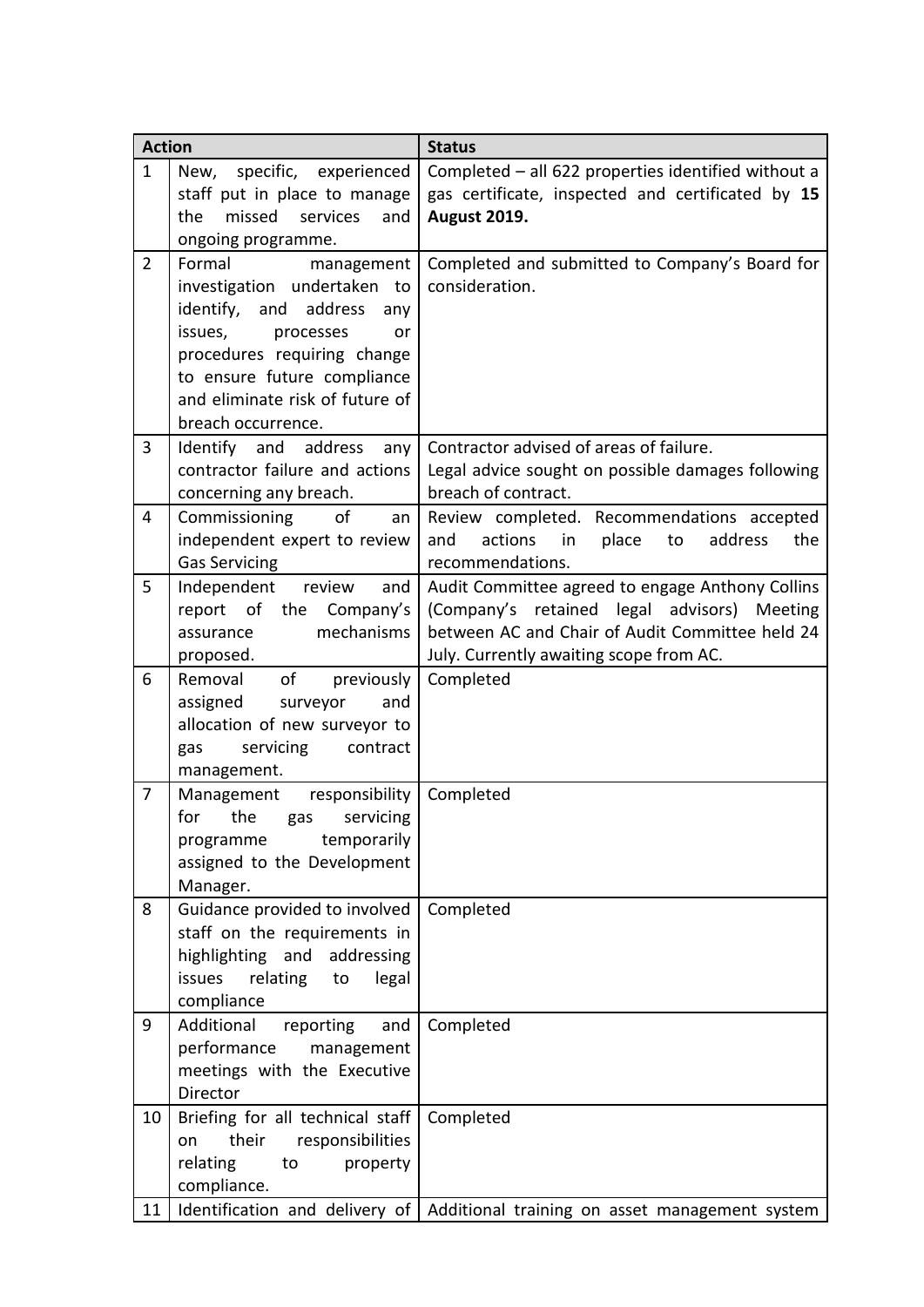|    | additional training for staff.                                                                                                              | delivered on $18th$ July. 3 Further training sessions<br>arranged to increase knowledge levels through<br>August and September                                                                                                                   |
|----|---------------------------------------------------------------------------------------------------------------------------------------------|--------------------------------------------------------------------------------------------------------------------------------------------------------------------------------------------------------------------------------------------------|
| 12 | Confirm individual's technical<br>qualifications are in place and<br>appropriate for their role.                                            | Completed - All technical staff holding appropriate<br>technical qualifications                                                                                                                                                                  |
| 13 | Review of all 2018/2019 gas<br>certificates.                                                                                                | Approximately half of the certificates from the<br>2017/2018 programme have been reviewed to<br>date. No further issues have been identified. This<br>review will continue through August and early<br>September.                                |
| 14 | An independent database is<br>being operated alongside the<br>asset<br>database<br>system<br>to<br>allow for reconciliation.                | Completed                                                                                                                                                                                                                                        |
| 15 | System review with software<br>provider (Civica) to identify<br>and correct any system and or<br>data discrepancies.                        | Completed                                                                                                                                                                                                                                        |
| 16 | Consideration of additional /<br>replacement<br>systems<br>to<br>delivery<br>of<br>support<br>gas<br>servicing contract.                    | Completed - The current gas servicing contract<br>expires at the end of September 2019.<br>Following a comprehensive tender process<br>(inclusive of tenant input), the Company has let<br>a new contract on revised terms to a new<br>provider. |
| 17 | Enhanced<br>contractor<br>management<br>processes<br>including daily exchange and<br>reconciliation of data and<br>fortnightly meetings.    | Completed                                                                                                                                                                                                                                        |
| 18 | Consideration<br>and<br>determination<br>of reporting<br>requirement to HSE.                                                                | Completed - report made on 26 June 2019. No<br>further contact received from the HSE.                                                                                                                                                            |
| 19 | Change<br>structure<br>and<br>in<br>of<br>fortnightly<br>content<br>contractors meetings.                                                   | Completed                                                                                                                                                                                                                                        |
| 20 | Commissioning of Internal<br>Audit to undertake an audit of<br>the gas servicing programme<br>include<br>systems<br>and<br>to<br>processes. | Internal Audit commissioned - Audit will<br>be<br>completed in late September/October 2019.                                                                                                                                                      |
| 21 | Process<br>commenced<br>to<br>within<br>validate<br>the<br>data<br>property compliance report.                                              | Completed                                                                                                                                                                                                                                        |
| 22 | Monthly reporting to Board<br>the<br>information<br>through<br>system, detailing any property<br>which has exceeded the 12                  | Completed                                                                                                                                                                                                                                        |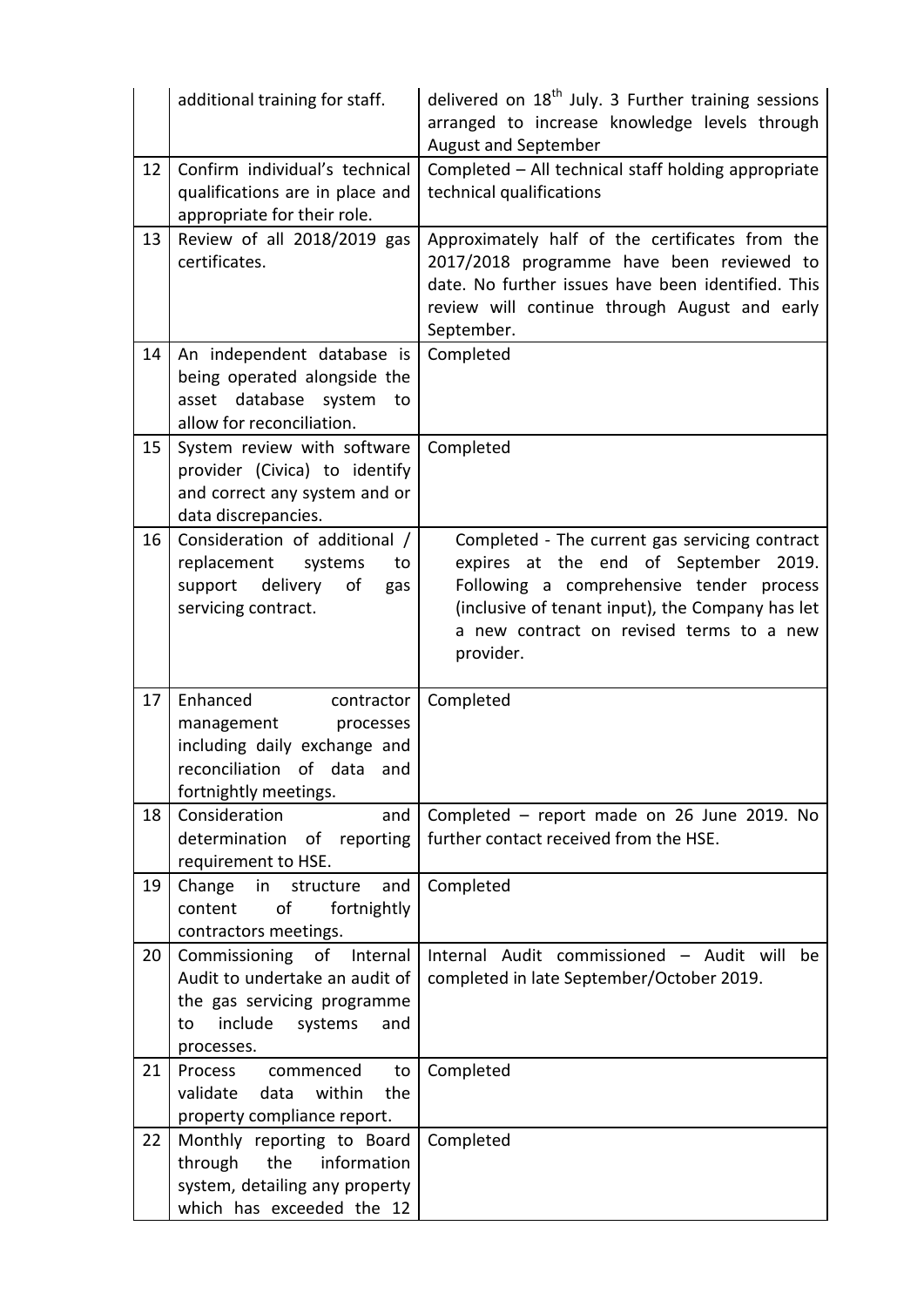| month for which its gas<br>servicing certificate is valid<br>and the actions undertaken to<br>obtain either a valid certificate |
|---------------------------------------------------------------------------------------------------------------------------------|
| or disconnection.                                                                                                               |

# **4.0 Referral to the Social Housing Regulator**

- 4.1 It should be noted that both the Council and the Company viewed these failures as serious and concerning. As demonstrated in the table set out above, an immediate and fully resourced action plan has been put in place by the Company to address the problems in terms of the properties having the necessary gas checks/servicing and certification. An indepth investigation by the Company has been undertaken, with the support of council officers, to ascertain precisely how the defaults occurred, and any further actions that are required to processes and systems to ensure no repetition occurs. The Council and the Company are working closely together to ensure that it is robust, thorough and completed in a timely manner, and overseen by the Company's Board. Any relevant issues will be brought to the attention of the Committee to give assurance to the Council as the owner and landlord of these properties regarding our health and safety obligations in this regard. The safety and wellbeing of our tenants and residents are absolutely paramount considerations.
- 4.2 Mindful of the Council's health and safety obligations, a decision was taken to make a selfreferral to the Regulator of Social Housing reporting the instances of the gas servicing breaches to them. This was sent on 24 June and included provision of information around the two instances, including details of the risk profile of the stock and tenants covered by the 622 and 38 units (i.e. number of tenants affected and how many were considered to be vulnerable), and the actions being taken to immediately undertake the outstanding servicing and measures being put in place to ensure that there was no repeat. The Regulator wrote to the Council on 2 August to confirm that they had completed their consideration of the referral, found no breach of their consumer standards in this case, and that they would be taking no further action.

# **5.0 Equalities Implications**

5.1 A risk profile of the tenants in those properties affected by the delayed gas servicing was drawn up identifying those with vulnerability such as age, infirmity, health needs, disability etc. (i.e. persons with protected characteristics) and this was taken into account in prioritising the schedule of gas servicing checks that were overdue.

# **6.0 Financial Implications**

6.1 All measures and actions taken by the Company to address the overdue gas servicing inspections and work have been contained within the existing agreed management fee between the Company and the Council.

# **7.0 Community Plan – Alignment to Objectives**

7.1 Whilst the subject matter of this report does not align directly to any of the specific objectives contained within the Community Plan, it does relate to improving service delivery and our performance in delivering those services to our residents.